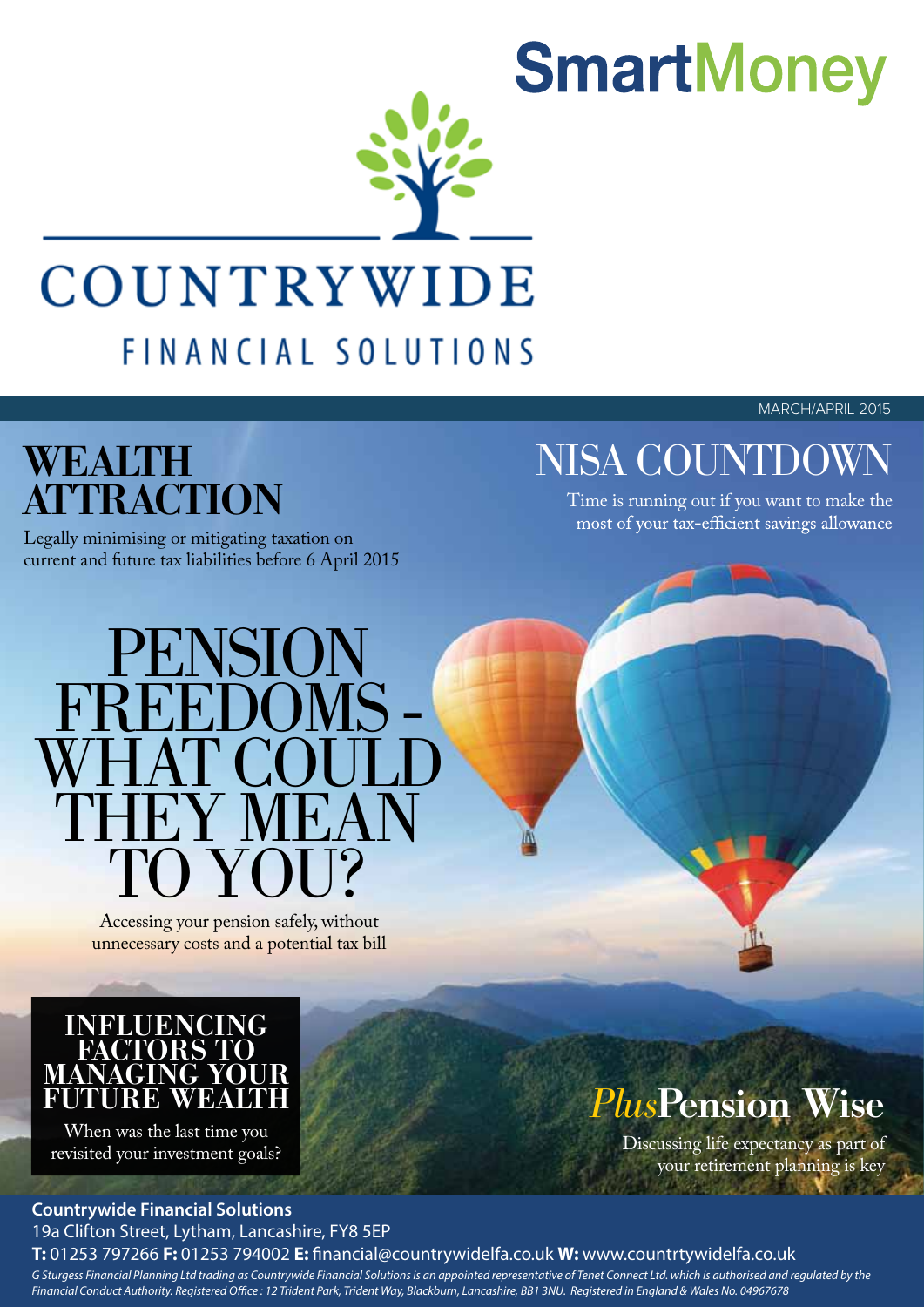#### **INSIDE this Issue**

**Welcome to the latest issue** in which we provide an informed insight that extends across both the financial planning and tax calendar as we enter a very important time of the year.

With the biggest pension reforms in a lifetime rapidly approaching on 6 April, are you ready for how these reforms could potentially affect you, whether now or in the future? The wide media coverage that followed the 2014 Budget announcements talked of pensions in the future being used as bank accounts and new pension freedoms leading to long waiting lists for Lamborghinis. On page 04 we look at what pension freedoms could mean to you.

It's vital to know why you're investing. The first step is to have a good think about your financial situation and your reasons for investing. But whatever your personal investment goal may be, you need to consider your time horizon at the outset. On page 10 we consider why it makes sense to revisit your investment goals at regular intervals to account for any changes to your personal circumstances.

If you are keen to take advantage of the New Individual Savings Account (NISA) allowance, now increased to £15,000, and make the most of your tax-efficient savings, time is running out. You only have until 5 April to fully utilise your 2014/15 NISA allowance, after which it will be lost forever. Find out more on page 09.

Tax planning is a very complex area covering many forms of tax. No one likes paying more tax than they legally have to but one of the challenges of wealth is the high taxation it attracts. For some individuals the need for specialist professional advice has never been greater. With the current tax year end rapidly approaching, on page 08 we've provided some tax planning areas for you to consider before 6 April 2015.

The full list of the articles featured in this issue appears opposite.  $\blacksquare$ 



### **Contents**

#### **03**

#### **'Midlife crisis'**

*Baby boomers are some of the least prepared for retirement*

#### **04**

#### **Pension freedoms – what could they mean to you?**

*Accessing your pension safely, without unnecessary costs and a potential tax bill*

#### **06**

#### **Maximising your income levels in retirement**

*Why having a target in mind clearly makes a difference to fund this stage of your life*

#### **07**

#### **New landscape for later-life planning**

*Making informed decisions about how to best use your savings and manage your income in retirement* 

#### **08**

#### **Wealth attraction**

*Legally minimising or mitigating taxation on current and future tax liabilities before 6 April 2015*

#### **09**

#### **NISA countdown**

*Time is running out if you want to make the most of your tax-efficient savings allowance*

#### **10**

#### **Influencing factors to managing your future wealth**

*When was the last time you revisited your investment goals?* 

#### **12**

#### **Pension wise**

*Discussing life expectancy as part of your retirement planning is key*

**INFORMATION IS BASED ON OUR CURRENT UNDERSTANDING OF TAXATION LEGISLATION AND REGULATIONS. ANY LEVELS AND BASES OF, AND RELIEFS FROM, TAXATION ARE SUBJECT TO CHANGE.**

**THE VALUE OF INVESTMENTS AND INCOME FROM THEM MAY GO DOWN. YOU MAY NOT GET BACK THE ORIGINAL AMOUNT INVESTED.**

**PAST PERFORMANCE IS NOT A RELIABLE INDICATOR OF FUTURE PERFORMANCE.**

**TAXATION & TRUST ADVICE IS NOT REGULATED BY THE FINANCIAL CONDUCT AUTHORITY.**

The content of the articles featured in this publication is for your general information and use only and is not intended to address your particular requirements. Articles should not be relied upon in their entirety and shall not be deemed to be, or constitute, advice. Although endeavours have been made to provide accurate and timely information, there can be no guarantee that such information is accurate as of the date it is received or that it will continue to be accurate in the future. No individual or company should act upon such information without receiving appropriate professional advice after a thorough examination of their particular situation. We cannot accept responsibility for any loss as a result of acts or omissions taken in respect of any articles. Thresholds, percentage rates and tax legislation may change in subsequent Finance Acts. Levels and bases of, and reliefs from, taxation are subject to change and their value depends on the individual circumstances of the investor. The value of your investments can go down as well as up and you may get back less than you invested. Past performance is not a reliable indicator of future results.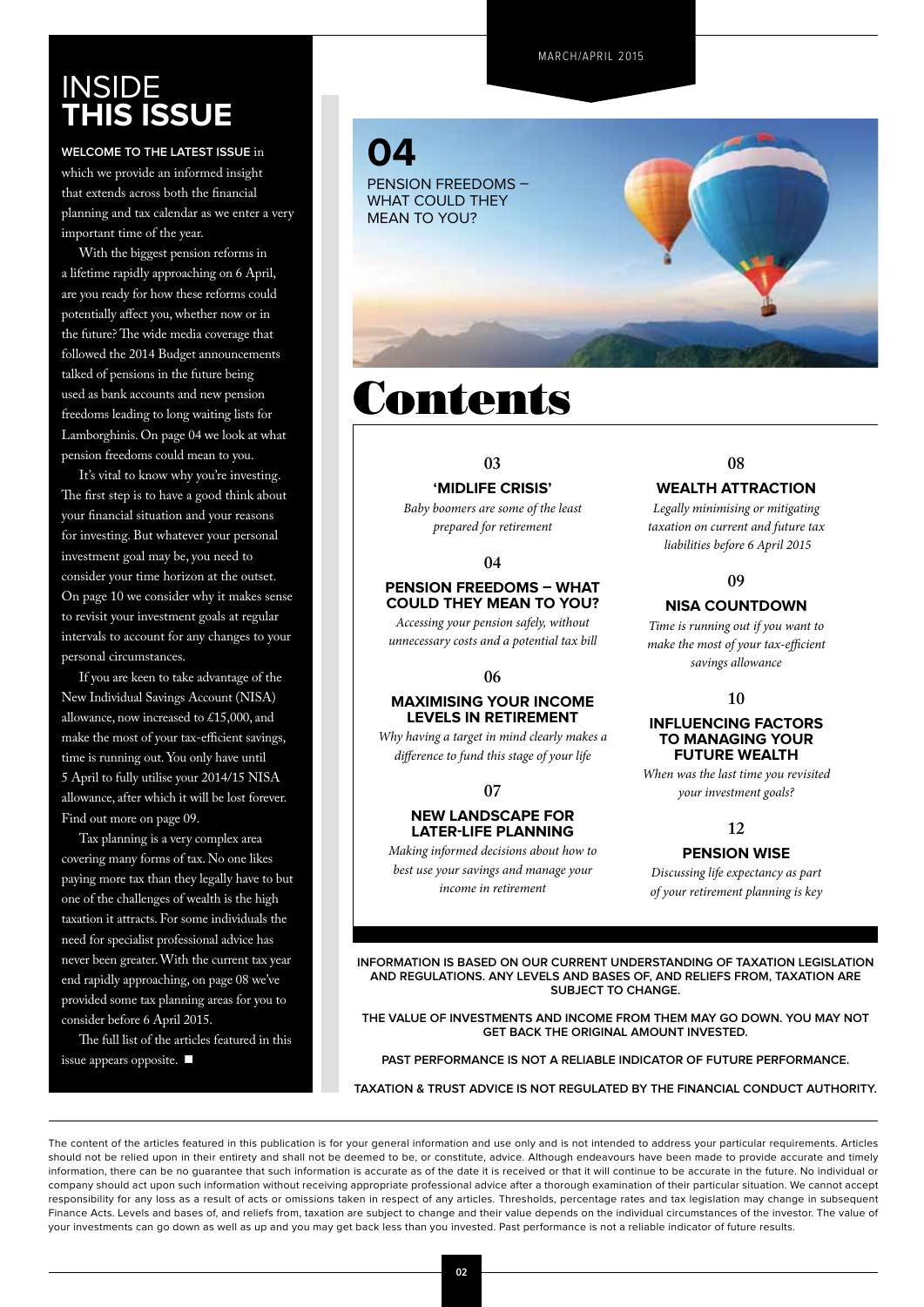## 'MIDLIFE CRISIS'

*Baby boomers are some of the least prepared for retirement*

#### **A recent survey has revealed** the

concerning fact that 40% of baby boomers, those aged 55 to 74, have not started to save specifically for retirement yet, despite two-thirds of respondents understanding the State Pension will not be sufficient.

The BlackRock Global Investor Pulse survey found that Britain's baby boomers are some of the least prepared for their retirement. The challenge remains to encourage short-term savers to become long-term investors.

The findings show that 59% of respondents are concerned they will not live comfortably in retirement, while 63% hold their non-pension savings in cash, causing inflation erosion. Of the participants, 81% said they did not know how to access income with their pension savings.

#### **Pension reforms**

In light of the pension reforms commencing from 6 April this year, 9% say they will invest their pension pot to generate an income, while 8% will move their pension into a cash savings account.

The survey highlighted that 28% of the respondents are undecided on what to do, while 26% plan to stay invested in their pension plan but take out cash regularly and use some of it to buy an annuity. Meanwhile 6% of participants say they will use part of their pension to clear debt or similar, while 3% plan to blow the lot on whatever they desire.

#### **Approaching retirement**

If you are about to retire or are approaching your retirement, it's important that you think very carefully about how you will sustain your income through a much longer retirement than previous generations.

The research shows that many will use the flexibility and choice offered by the pension reforms to stay invested in their pension for longer, while taking regular income, and combine purchasing an annuity alongside it, potentially later in life. Meanwhile, almost one in five baby boomers may take advantage of the freedom to invest their money elsewhere, with half choosing a cash savings account.

More than half of the people surveyed said that they would be encouraged to save more if the Government provided a stable pensions system that is not changed by successive political parties.  $\blacksquare$ 

#### **Choosing the right pension scheme**

Whatever stage of life you're at, it's important to plan for the future by choosing the right pension provision. So whether you're just starting out and looking to set up your first pension, or building on your existing retirement plans, in the light of the pension reforms now is the perfect time to discuss your requirements. Please contact us – we look forward to hearing from you.

INFORMATION IS BASED ON OUR CURRENT UNDERSTANDING OF TAXATION LEGISLATION AND REGULATIONS. ANY LEVELS AND BASES OF, AND RELIEFS FROM, TAXATION ARE SUBJECT TO CHANGE.

A PENSION IS A LONG-TERM INVESTMENT. THE FUND VALUE MAY FLUCTUATE AND CAN GO DOWN. YOUR EVENTUAL INCOME MAY DEPEND UPON THE SIZE OF THE FUND AT RETIREMENT, FUTURE INTEREST RATES AND TAX LEGISLATION.

#### **READER REPLY**

#### want to make more of your money IN 2015?

*For more information please tick the appropriate box or boxes below, include your personal details and return this information directly to us.*

| Name        | Arranging a financial wealth check                            |
|-------------|---------------------------------------------------------------|
|             | Building an investment portfolio                              |
| Address     | Generating a bigger retirement income                         |
|             | Off-shore investments                                         |
|             | Tax-efficient investments                                     |
|             | Family protection in the event of premature death             |
| Postcode    | Protection against the loss of regular income                 |
|             | Providing a capital sum if I'm diagnosed with serious illness |
| Tel. (home) | Provision for long-term health care                           |
|             | School fees/further education funding                         |
| Tel. (work  | Protecting my estate from inheritance tax                     |
|             | Capital gains tax planning                                    |
| Mobile      | Corporation tax/income tax planning                           |
|             | Director and employee benefit schemes                         |
|             | Other (please specify)                                        |

You voluntarily choose to provide your personal details. Personal information will be treated as confidential by us and held in accordance with the Data Protection Act. You agree that such personal information may be used to provide you with details and products or services in writing or by telephone or email.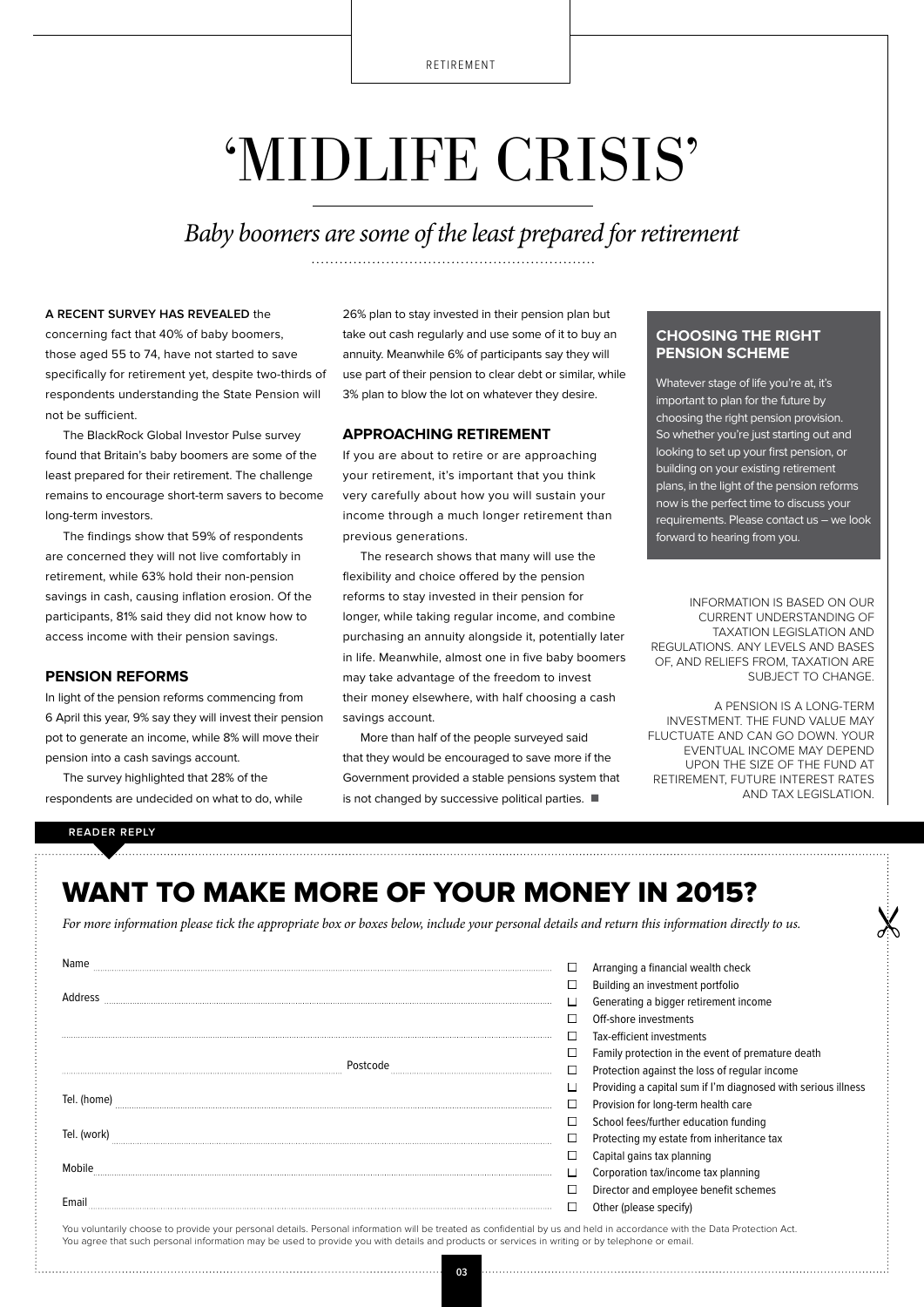**With the biggest pension reforms** in a lifetime rapidly approaching on 6 April, are you ready for how these reforms could potentially affect you, whether now or in the future? The wide media coverage that followed the 2014 Budget announcements talked of pensions in the future being used as bank accounts and new pension freedoms leading to long waiting lists for Lamborghinis.

The changes to the pension tax rules were initially announced in the 2014 Budget to give individuals greater flexibility to access their Defined Contribution (DC) pension savings. They were subsequently confirmed in the Taxation of Pensions Bill published on 14 October last year and will take effect from 6 April 2015, which some commentators are calling 'Pension Freedom Day'.

However, according to Standard Life, nearly half of adults aged 50 to 65 are indifferent to the upcoming pension reforms, and almost one in five are confused about what it all means and how the changes could affect them. If you're aged 55 or over from 6 April 2015, you should immediately be able to take advantage of this increased flexibility, but obtaining professional advice is essential to make sure you get an informed analysis of your particular situation.

# PENSION FREEDOMS - WHAT COULD THEY MEAN TO YOU?

*Accessing your pension safely, without unnecessary costs and a potential tax bill*

#### **Tax-free cash from your pension on retirement**

If applicable to your particular situation, from 6 April there will be the option to withdraw up to 25% of the fund as tax-free cash from your pension on retirement or at anytime from age 55 whether retired or not. This can either be taken all at once or you could make a series of withdrawals and have a portion of it paid tax-free.

In this instance, someone with a pension worth £100,000 could withdraw £25,000 cash tax-free in one lump sum and have subsequent withdrawals taxed as income, or alternatively make a series of withdrawals over time and receive 25% of each withdrawal tax-free.

If this person withdrew five lump-sum withdrawals of £20,000 they would receive £5,000 tax-free with each withdrawal, equating to £25,000 tax-free cash overall. Withdrawals of £1,000 a month would

The changes to the pension tax rules were initially announced in the 2014 Budget to give individuals greater flexibility to access their Defined Contribution (DC) pension savings.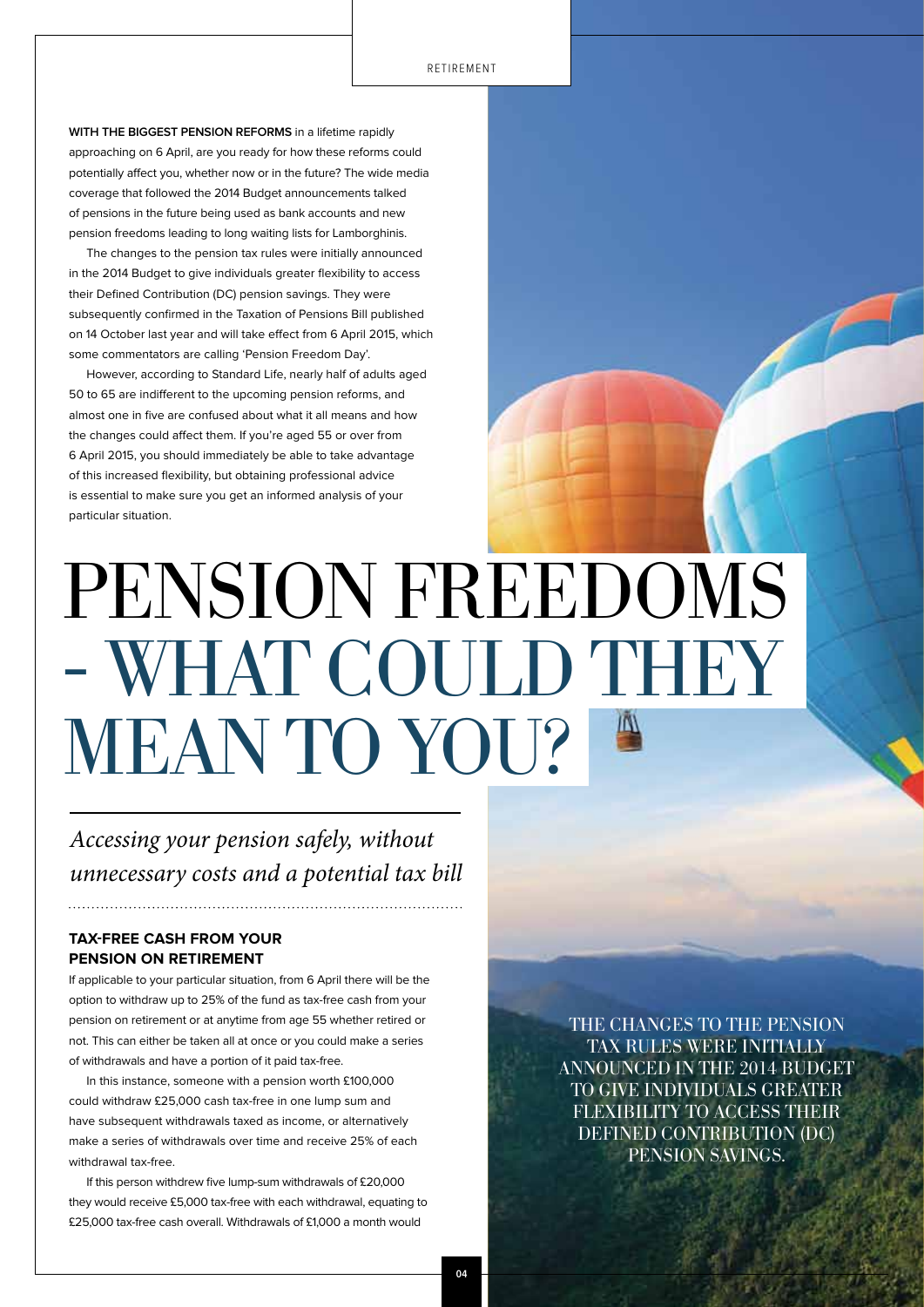receive £250 of each payment tax-free, with the remainder taxed as income. Although this example would enable the person to manage their tax liability, it is not available if they use their pension fund to purchase an annuity.

#### **Withdrawing your pension**

If you are aged 55 and over from 6 April 2015 you'll have the freedom to decide how you choose to withdraw your pension, in excess of any tax-free cash'. However, if you choose to take an Uncrystallised Funds Pension Lump Sum(s) (UFPLS) it wouldn't be 'in excess of any tax-free cash.' The choices will be to take the entire fund as cash in one single go, withdrawing differing lump sum amounts when you choose or taking a regular income utilising income drawdown where you are able to withdraw directly from your pension fund. The last two options would mean that your pension remains invested. Alternatively, you could purchase an annuity to secure an income for the rest of your life.

Depending on your particular situation, if you withdraw your pension in stages rather than all at the same time, this may enable you to manage your tax liability, as any withdrawals in excess of the tax-free amount will be taxed as income at your marginal rate.

There will be three primary options for you to consider in terms of taking benefits for the first time on or after 6 April 2015. If you are not in capped drawdown prior to 6 April 2015 it will not be an option to move into capped drawdown after this date. Capped drawdown is the current form of drawdown that allows you to draw an income from your pension subject to an annual limit.

#### **Maximum value of pension savings**

The Annual Allowance is the maximum value of pension savings on which you receive tax relief each year. The Annual Allowance is £40,000 for the 2014/15 tax year. Your pension contributions after 6 April 2015 will still be subject to this and other specific contribution rules. Contributions to DC pension savings could also be restricted to £10,000 if you make any withdrawals from a DC pension in addition to any tax-free cash after 6 April 2015 via the flexi access drawdown route. In the event that you have already entered flexible drawdown before 6 April 2015 you will also be able to make contributions of up to £10,000 a year,

something not currently allowed.

The £10,000 reduced allowance also applies to any withdrawal of a UFPLS which wouldn't be 'in addition to any tax-free cash'.

If you were to have a pension worth £10,000 or less and took it as a 'small pot', the reduced £10,000 annual allowance will not apply. You could take pensions as small pots up to three times from personal pensions and unlimited times from occupational ones. The reduced annual allowance will also not apply if you enter capped drawdown before 6 April 2015 and your withdrawals thereafter remain within the maximum GAD income current

#### FROM 6 APRIL 2015 THE CURRENT 55% TAX charge on lump sums paid from your pension funds if you die before age 75 will be abolished.

drawdown limit, even if you move more funds into the same plan. Other scenarios where the reduced annual allowance does not apply are if you withdraw your pension as a lifetime annuity (excluding flexible annuities) or a scheme pension (except when fewer than 12 people are entitled to one under that scheme).

#### **Beneficiary pension payments**

From 6 April 2015 the current 55% tax charge on lump sums paid from your pension funds if you die before age 75 will be abolished. The tax rules will also be changed to allow joint life annuities to be paid to any beneficiary.

If you die after age 75, your beneficiaries have the options of taking the entire pension fund as cash in one go, subject to 45% tax, or receive a regular income through income drawdown or an annuity. This income will be subject to Income Tax at their marginal rate, and if they receive periodical lump sums through income drawdown, these will be treated as income, so subject to Income Tax at their marginal rate.

Even if you die prematurely before April 2015, your beneficiaries could still take advantage of the new rules if they wait until 6 April 2015 to take benefits.

#### **Making unlimited withdrawals**

Anyone with a Defined Benefit (DB) pension, such as a final salary pension, will be able to make unlimited withdrawals. But in order to do so they will have to transfer to a DC pension such as a Self-Invested Personal Pension (SIPP).

As you could lose very valuable benefits this is rarely a suitable course of action and you will be required to receive professional financial advice first. It will also no longer be possible to transfer from most public sector pension schemes.

The age at which you can draw your pension is set to increase. Currently it is 55, and will increase to 57 from 2028 and remain ten years below the State Pension age and then increase in line with it thereafter. This will not apply to Public Sector Pension Schemes for Firefighters, Police and Armed Forces.

You will be unaffected by the changes if you have already retired and are receiving an annuity income from all of your pensions. If you are in capped or flexible income drawdown you should be able to benefit from the new rules.  $\blacksquare$ 

#### **Access your pension safely, without unnecessary costs and a potential tax bill**

The pension reforms will bring about a new level of flexibility and choice. For some, an annuity may still be the right option. Others may want to withdraw their entire tax-free lump sum and convert the rest to drawdown. It's essential to obtain the right professional financial advice to ensure that you access your pension safely, without unnecessary costs and a potential tax bill. To discuss your situation, don't leave it to chance. Please contact us.

INFORMATION IS BASED ON OUR CURRENT UNDERSTANDING OF TAXATION LEGISLATION AND REGULATIONS. ANY LEVELS AND BASES. OF, AND RELIEFS FROM, TAXATION ARE SUBJECT TO CHANGE.

A PENSION IS A LONG-TERM INVESTMENT. THE FUND VALUE MAY FLUCTUATE AND CAN GO DOWN. YOUR EVENTUAL INCOME MAY DEPEND UPON THE SIZE OF THE FUND AT RETIREMENT, FUTURE INTEREST RATES AND TAX LEGISLATION.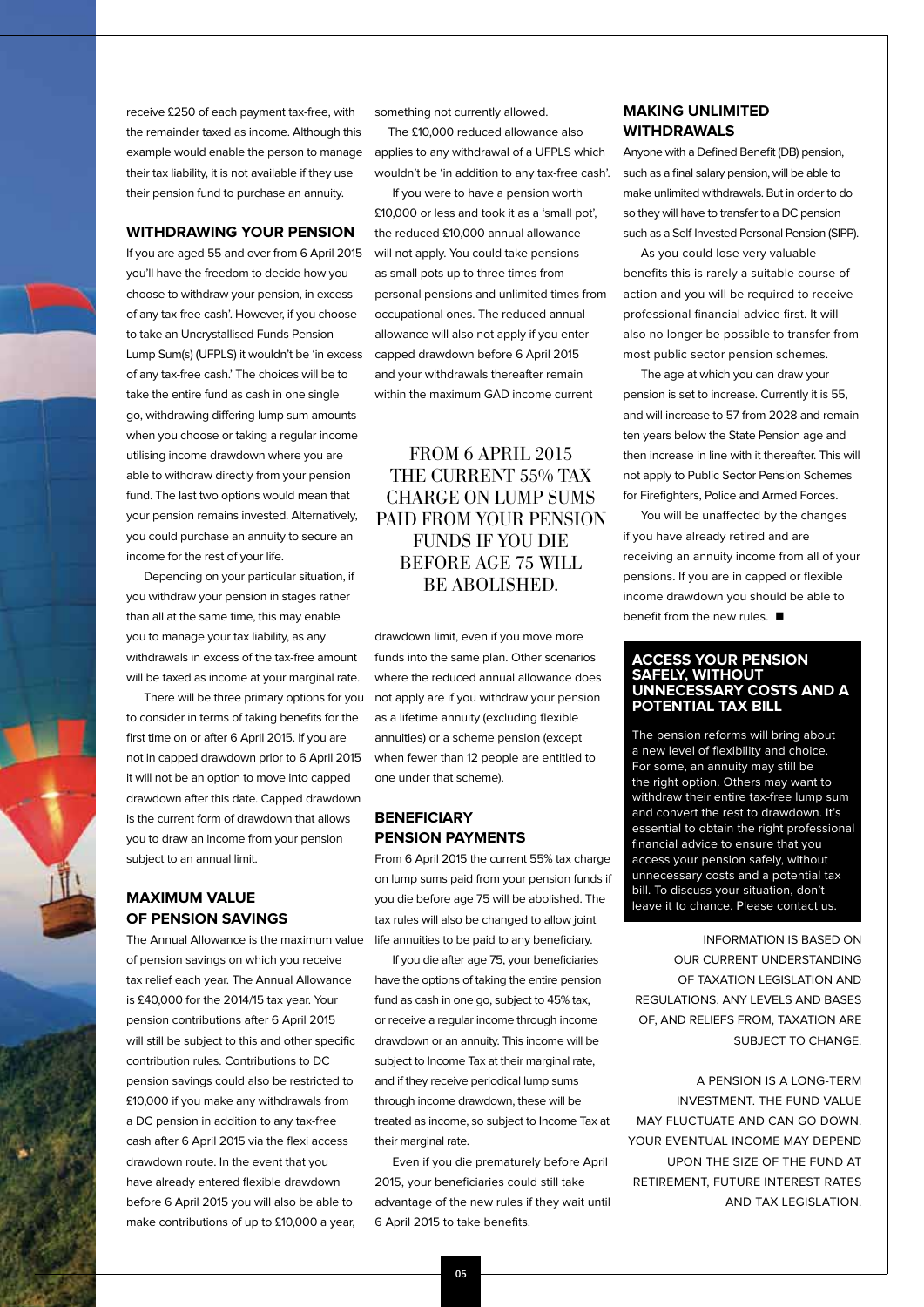

#### Why having a target in mind clearly makes a difference to fund this stage of your life

**A recently published report** has highlighted the positive impact planning and professional financial advice can have on income levels in our retirement. The first Retirement Income Uncovered report from Old Mutual Wealth found that retirees who hadn't set themselves an income target to aim for in retirement had an average income of £17,500 per year. However, those who saw a financial adviser at least once have an average income in retirement of £20,800.

#### **Advice matters**

In addition, receiving regular professional financial advice from an adviser doubles the likelihood that a person will have a target, and those who had a target and saw an adviser have an average income of £26,000 a year, a 49% increase compared to those who did neither.

The report looked into the level and source of retirement income for people already retired from full-time work, plus those over 50 approaching this crucial part of their financial lives. This provided a concise picture of current and changing sources of retirement income, changing attitudes to work in retirement and also levels of satisfaction and understanding of the different sources of retirement income.

#### **Other income sources**

In addition, the report examines how other income sources are expected to make a greater contribution to the income of those yet to retire. As expected, access to, and reliance on, final salary pension schemes is on the wane, and while property downsizing contributes an average of just 2% of income for those currently retired, this rises to a 15% expected contribution for those yet to retire.  $\blacksquare$ 

#### **Source data:**

Old Mutual Wealth partnered with YouGov to conduct research into the attitudes and behaviours of those currently in retirement or approaching retirement. The research was carried out via an online survey among YouGov's consumer panel. The sample consisted of 1,536 UK adults aged between the ages of 50 and 75. The sample was split up into five brackets (50-54, 55-59, 60-64, 65-69 and 70+) with a target quota of 300 participants in the research from each age bracket. YouGov invited a nationally representative sample to take part within each age bracket. Fieldwork was carried out between 4 July and 10 July 2014.

#### **Retirement reality**

- We expect retirement to last for 21 years
- 41% of retirees receive less than £15,000 per year
- There is a £7,000 gap between men's and women's average income in retirement

#### **Planning pays**

- Those who had a target income in mind before they retired have an additional £157,500 income over the course of an average retirement
- $\blacksquare$  Retirees who used a financial adviser are more than twice as likely to have a target income in retirement – with an average income of £26,000
- One in four approaching retirement has a target income, compared to one in five current retirees

#### **The changing face of retirement**

- **n** Those approaching retirement are 25% less dependent on a final salary pension compared with retired people
- Those who have a retirement income goal are 63% more likely to be satisfied with their retirement income than those who do not

#### **Where is your income going to come from?**

What is very clear is that retirement income is changing and people are preparing to use many different sources to fund this stage of their lives. Thinking about where your income is going to come from and having a target in mind clearly makes a difference to your outcome in retirement. So does obtaining professional financial advice. More people yet to retire are setting goals that will make them better off in retirement, and advice clearly pays. For further information, please contact us – we look forward to hearing from you.

INFORMATION IS BASED ON OUR CURRENT UNDERSTANDING OF TAXATION LEGISLATION AND REGULATIONS. ANY LEVELS AND BASES OF, AND RELIEFS FROM, TAXATION ARE SUBJECT TO CHANGE.

A PENSION IS A LONG-TERM INVESTMENT. THE FUND VALUE MAY FLUCTUATE AND CAN GO DOWN. YOUR EVENTUAL INCOME MAY DEPEND UPON THE SIZE OF THE FUND AT RETIREMENT, FUTURE INTEREST RATES AND TAX LEGISLATION.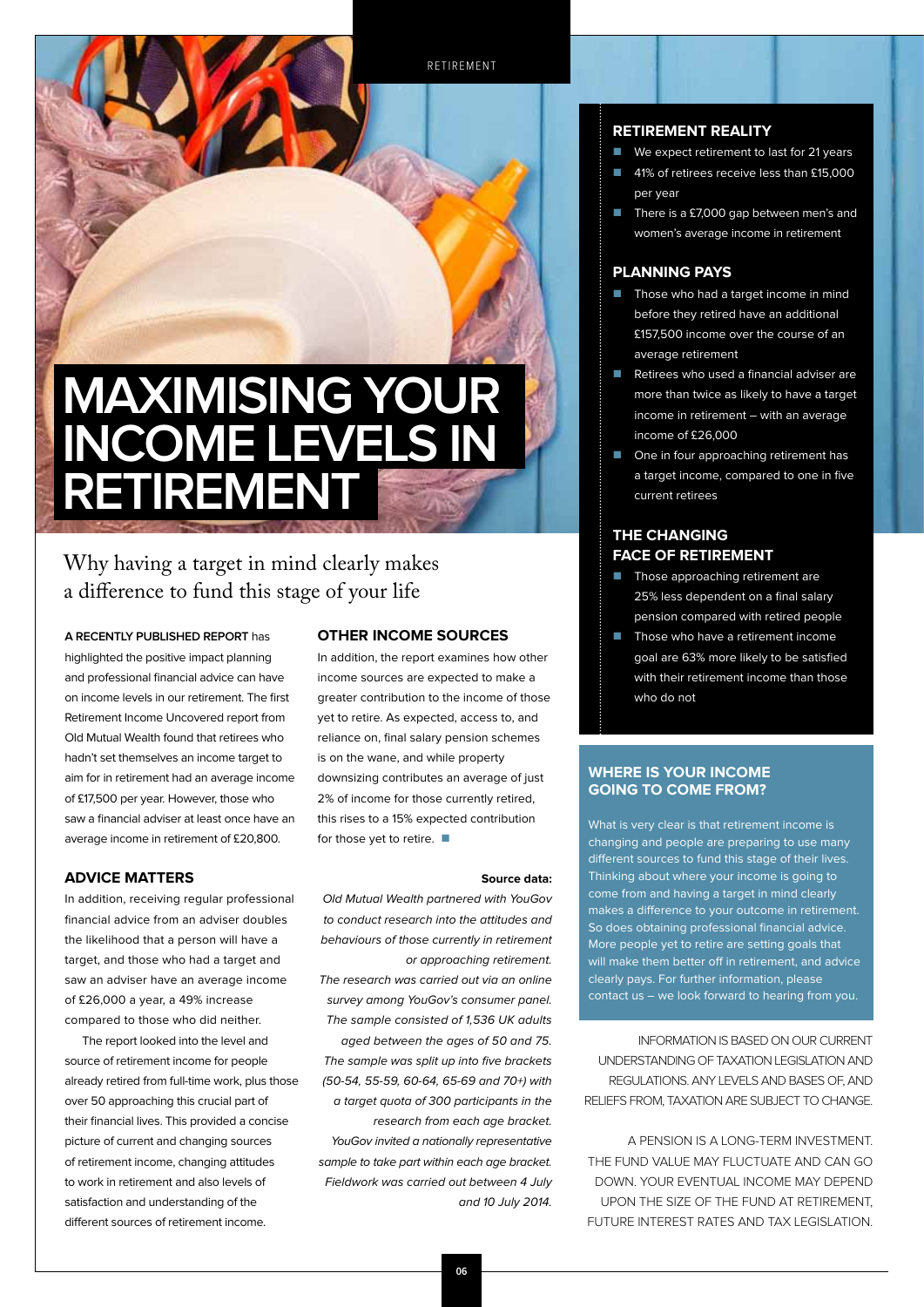### New landscape for LATER-LIFE PLANNING

*Making informed decisions about how to best use your savings and manage your income in retirement*

#### **More than one in four Britons** (27%)

expect to come under pressure to lend their family money from unlocked retirement pots when the new pension freedoms are introduced from 6 April this year, according to latest research from the Centre for the Modern Family.

The report, Forever Young: The New Landscape of Later-Life Planning from the Scottish Widows think tank, revealed that the new pension reforms could have a knock-on effect on intergenerational finances, with more than one in five people expecting to use pension savings to fund care costs of elderly relatives (23%) or to invest on behalf of the wider family, for example, in a property for children (22%).

#### **Managing savings more effectively**

Almost one in four believes the reforms will enable people to manage savings more effectively. However, they are outnumbered by the two in five (39%) who worry that the reforms could mean not having enough money for the whole of their retirement. Added to this picture is an increasing life expectancy.

Despite feeling the pressure to give up their retirement savings, more than a third of people (38%) say they don't know or haven't thought about how they will survive financially in retirement. Almost one in five (17%) intend to rely on state support, which may leave them without the means to secure their financial future in later life.

#### **Budget reforms most acute for full nesters**

The effect of the Government's pension reforms may have a greater impact on particular groups, especially those with adult children still living at home, or 'full nesters', who have been identified as a particularly financially strained group.

One in four full nesters think they will come under pressure to use pension savings not spent on an annuity to fund care costs of elderly relatives (25%), compared to 19% of empty nesters. Full nesters were also the most likely to feel under pressure to use their retirement savings for investments on behalf of the wider family (25%).

Almost a third of full nesters (29%) expect retirement savings to be used for loans to other family members, compared to 27% of empty nesters.

#### **Family give and take**

The report also found families are pulling together to support one another at different stages of life, and parents are increasingly looking to their children to plug the gap that loans and investments from an unlocked pension pot may leave in their retirement savings. 40% of people feel that support from children in later life is repayment for what they have provided, and 41% also believe that children have an obligation to support their parents.

These attitudes are particularly prevalent among young people – 55% of boomerang kids and 59% of individual renters believe children have an obligation to support parents in later life. While on average just one in five (18%) expect to support their parents financially in later life, this rises dramatically to 40% among those currently renting with friends.

#### **Support not limited to financials**

This support is not limited to financials however, with more than a third (39%) expecting to care for their parents (62% for boomerang kids) and 12% expecting parents to live with them (18% for boomerang kids).

The reforms to the pension system announced in the 2014 Budget are transforming the retirement landscape. Although for many they will represent greater autonomy over how to use their savings in later life, it is important to consider the knock-on effects on families.

Many may feel pressure to access their pots to support struggling family members in an already challenging economic environment.  $\blacksquare$ 

#### **Making informed decisions is vital**

While it is reassuring that family members are seeing the importance of pulling together in this way, it is vital to make informed decisions about how to best use your savings and manage your income in retirement. If you would like to review your current situation or plans, please contact us – we look forward to hearing from you.

INFORMATION IS BASED ON OUR CURRENT UNDERSTANDING OF TAXATION LEGISLATION AND REGULATIONS. ANY LEVELS AND BASES OF, AND RELIEFS FROM, TAXATION ARE SUBJECT TO CHANGE.

A PENSION IS A LONG-TERM INVESTMENT. THE FUND VALUE MAY FLUCTUATE AND CAN GO DOWN. YOUR EVENTUAL INCOME MAY DEPEND UPON THE SIZE OF THE FUND AT RETIREMENT, FUTURE INTEREST RATES AND TAX LEGISLATION.

#### **Source data:**

The research was completed by YouGov and the findings are based on 2,082 online interviews with a nationally representative sample of adults aged 18 and over living in the UK. The interviews were conducted between 28 April and 1 May 2014.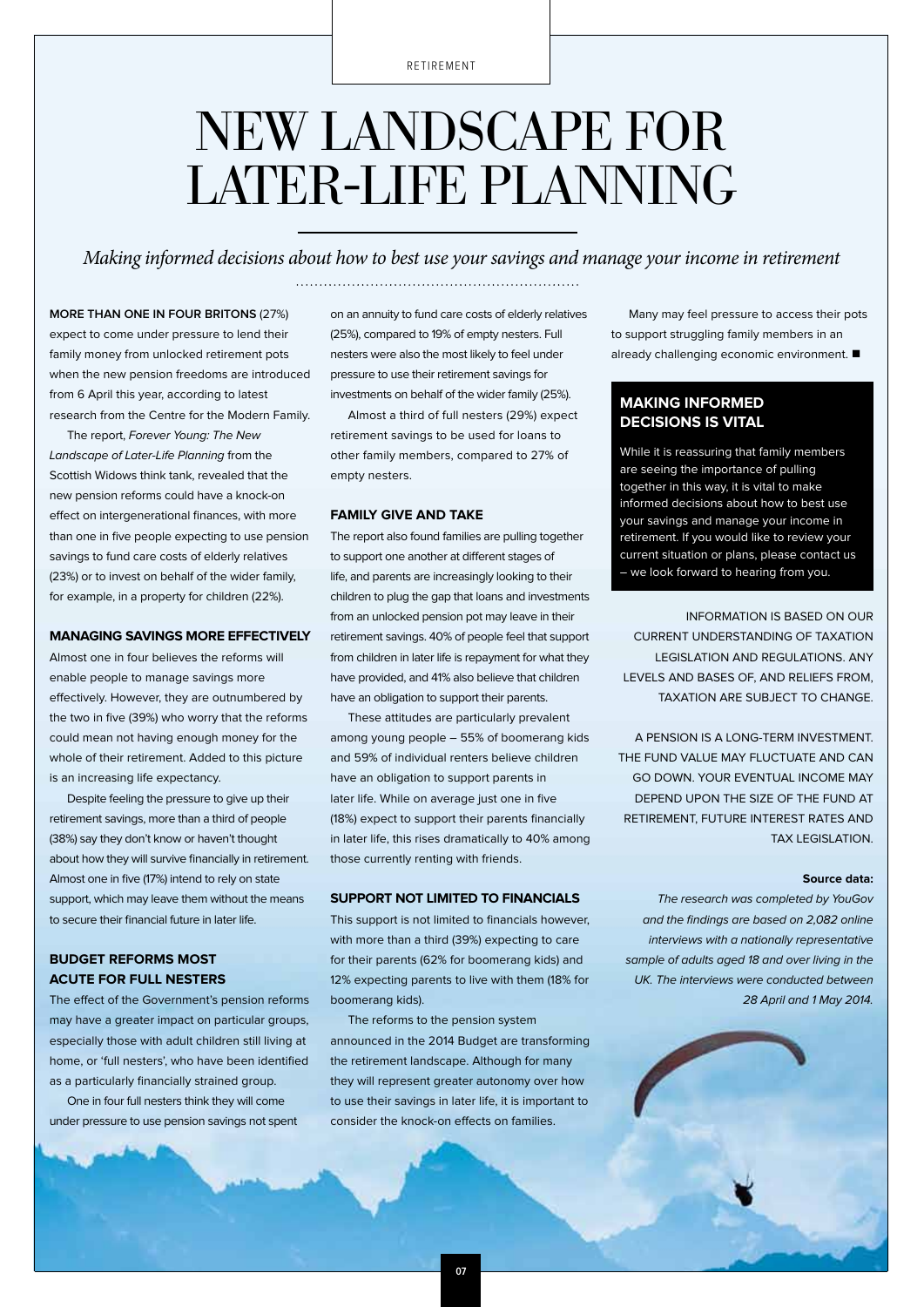## WEALTH ATTRACTION

*Legally minimising or mitigating taxation on current and future tax liabilities before 6 April 2015*

#### **Tax planning is a very complex** area

covering many forms of tax. No one likes paying more tax than they legally have to, but one of the challenges of wealth is the high taxation it attracts. For some individuals the need for specialist professional advice has never been greater. With the current tax year end rapidly approaching, we've provided some tax planning areas for you to consider before 6 April 2015.

#### **Income Tax**

If appropriate, consider transferring income (for example, interest or dividends) by transferring investments between you and your spouse or registered civil partner, to ensure use of all personal allowances and to minimise the income taxed at the higher rates of 40% (£31,866 and above of taxable income) or 45% (additional rate band over £150,000).

If your net income for 2014/15 will exceed £120,000, you will not receive a personal allowance so consider mitigating this by making a pension contribution or Gift Aid payment. A full personal allowance is available if your taxable income is £100,000 or less.

Child benefit is taxable where chargeable income exceeds £50,000. The tax rate increases in line with income and reaches 100% where income is more than £60,000 (i.e. child benefit is fully clawed back at that point).

If you are close to these thresholds, pension contributions and Gift Aid donations can be used to reduce income and retain the entitlement to tax-free child benefit. Alternatively you can ask HM Revenue & Customs (HMRC) not to pay child benefit in the first place to avoid having to declare it on your tax return.

#### **New Individual Savings Accounts (NISAs)**

Income and capital gains in NISAs are taxefficient. The annual allowance is £15,000, all of which can be put into a Stocks & Shares NISA, Cash NISA or combination of both.

Shares in newer, less established companies which are ineligible to join the main stock markets (FTSE100 or FTSE250) are allowed to

be held within a NISA, making them one of the most tax-efficient investment vehicles as they also benefit from Inheritance Tax (IHT) relief after two years.

#### **Pensions**

You can contribute up to £40,000, inclusive (where applicable) of the 20% pension tax relief recoverable from HMRC by the pension scheme, and obtain full tax relief at your marginal income tax rate(s).

Unused pension relief can be carried forward three years in some cases, so any relief from the year ended 5 April 2012 not utilised by the 5 April 2015 will be lost.

A pension fund grows largely tax-free, which can help to increase the amount you have in your fund. (Remember that the value of your fund can go down as well as up and you may not get back your original investment.)

If you haven't earned income you could still receive tax relief at 20% on the first £2,880 (i.e.  $\text{\pounds}3,600$  will go into your pension pot) you pay into a pension each tax year (6 April to 5 April).

#### **Inheritance Tax (IHT)**

Make sure that you have a Will and review it periodically to ensure that it still leaves your estate to those you intend and that it remains tax-efficient.

The IHT annual exemption of  $\text{\pounds}3,000$  in aggregate on gifts to individuals is £6,000 for 2014/15 where you did not use this exemption in 2013/14 and can reduce your estate.

Gifts of up to £250 to any individual during 2014/15 are also exempt from IHT.

Increased relief for gifts is available if made in consideration of marriage or registered civil partnership.

Other gifts to individuals made during your lifetime which are potentially exempt transfers (PETs) will be disregarded when calculating any IHT due on your death once you have survived seven years from the making of the gift.

Gifts into trust can be considered up to your (unused) nil rate band of £325,000 without creating an IHT charge at lifetime rates; however, published draft measures prevent multiple use of the nil rate band.

Regular gifts made out of your income that are not needed to support your usual standard of living are IHT exempt, even if made within seven years before death, and should be carefully recorded.

With an appropriate review of your investment risk profile, shares in unquoted trading companies, including those listed on AIM, can qualify for business property relief once held for two years, thereby effectively removing their value from your estate.

If you have been resident for 17 out of the last 20 tax years you will be 'deemed domiciled' for IHT purposes and therefore subject to IHT on your worldwide assets. If this applies to you, action should be taken to mitigate the impact.

#### **Capital Gains Tax (CGT)**

The CGT annual exemption for 2014/15 is £11,000 and, if not used by 5 April 2015, cannot be carried forward.

For sophisticated investors, capital gains arising in 2014/15 can be deferred (or avoided completely) through investment in Enterprise Investment Scheme and Seed Enterprise Investment Scheme qualifying companies as well as in qualifying social enterprises.  $\blacksquare$ 

INFORMATION IS BASED UPON OUR CURRENT UNDERSTANDING OF TAXATION LEGISLATION AND REGULATIONS. ANY LEVELS AND BASES OF, AND RELIEFS FROM, TAXATION ARE SUBJECT TO CHANGE.

THE VALUE OF INVESTMENTS AND INCOME FROM THEM MAY GO DOWN. YOU MAY NOT GET BACK THE ORIGINAL AMOUNT INVESTED.

PAST PERFORMANCE IS NOT A RELIABLE INDICATOR OF FUTURE PERFORMANCE.

ESTATE PLANNING, TRUST PLANNING, TAX PLANNING AND WILL WRITING IS NOT REGULATED BY THE FINANCIAL CONDUCT AUTHORITY.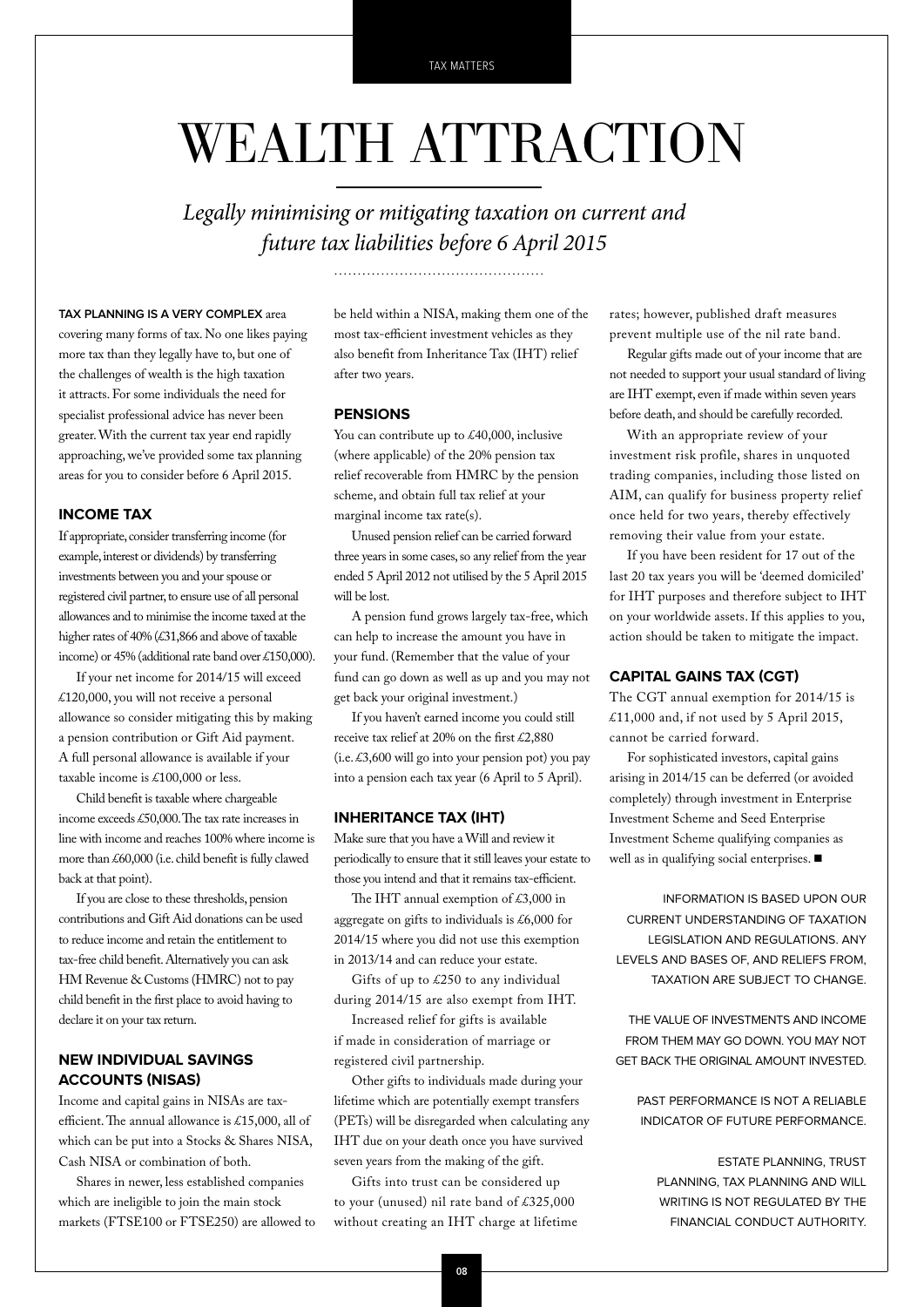## NISA COUNTDOWN

Time is running out if you want to make the most of your tax-efficient savings allowance 

**If you are keen** to take advantage of the New Individual Savings Account (NISA) allowance, now increased to £15,000, and make the most of your tax-efficient savings, time is running out. You only have until 5 April to fully utilise your 2014/15 NISA allowance, after which it will be lost forever.

In his 2014 Budget speech the Chancellor, George Osborne, announced that from 1 July last year ISAs would be reformed into a much simpler product, the NISA. Furthermore, all existing ISAs would be automatically converted to a NISA.

From 1 July 2014 the overall subscription limit set by the Government for 2014/15 increased from £11,880 to £15,000. It is now possible for new subscriptions to be split in any proportion between a new Cash NISA and new Stocks & Shares NISA. Therefore, you now have more choice about where to put your money: invest it all in a Cash NISA, split it however you want between a Cash NISA and Stocks & Shares NISA, or invest the full subscription allowance in a Stocks & Shares NISA.

#### **Increased flexibility in the way you use your NISA allowance**

#### You can:

- $\blacksquare$  Invest the full £15,000 in a Stocks & Shares NISA
- Invest the full £15,000 in a Cash NISA
- n Invest any combination of amounts between a Stocks & Shares NISA and a Cash NISA up to the new £15,000 limit

INFORMATION IS BASED ON OUR CURRENT UNDERSTANDING OF TAXATION LEGISLATION AND REGULATIONS. ANY LEVELS AND BASES OF, AND RELIEFS FROM, TAXATION ARE SUBJECT TO CHANGE.

THE VALUE OF INVESTMENTS AND INCOME FROM THEM MAY GO DOWN. YOU MAY NOT GET BACK THE ORIGINAL AMOUNT INVESTED.

PAST PERFORMANCE IS NOT A RELIABLE INDICATOR OF FUTURE PERFORMANCE.

#### **A NISA way TO WEALTH creation**

**Any contributions made into a NISA** from 6 April 2014 will count against your new NISA limit for 2014/15. If you already have a Cash or Stocks & Shares ISA, your existing ISA will have become a New ISA and your annual limit increased to £15,000 for 2014/15.

Junior NISA limits also increased to £4,000 from 1 July last year. So again, if you have any unused allowance for this year, you will be able to topup contributions before 6 April.

#### **Transferring NISAs**

You can still transfer NISAs from one provider to another if you are looking to consolidate your investments, or want to transfer between Cash NISAs and Stocks & Shares NISAs. The new NISA rules give you total flexibility to do this. Transferring previous tax year ISAs to a new provider does not count as another NISA contribution, so if you have built up a number of ISAs with several providers over the years, bringing them together under one roof will enable you to gain control and ensure they keep working in line with your objectives and risk appetite.

**Want to shelter £15,000 from tax, or £30,000 combined with your spouse or registered civil partner?**

If you're thinking about saving or investing, we can help you understand your NISA options. To find out more about where you can invest in your tax-efficient NISA, please contact us for further information before April 2015.

FROM 1 JULY 2014 THE overall subscription limit set by the Government for 2014/15 increased from £11,880 to £15,000.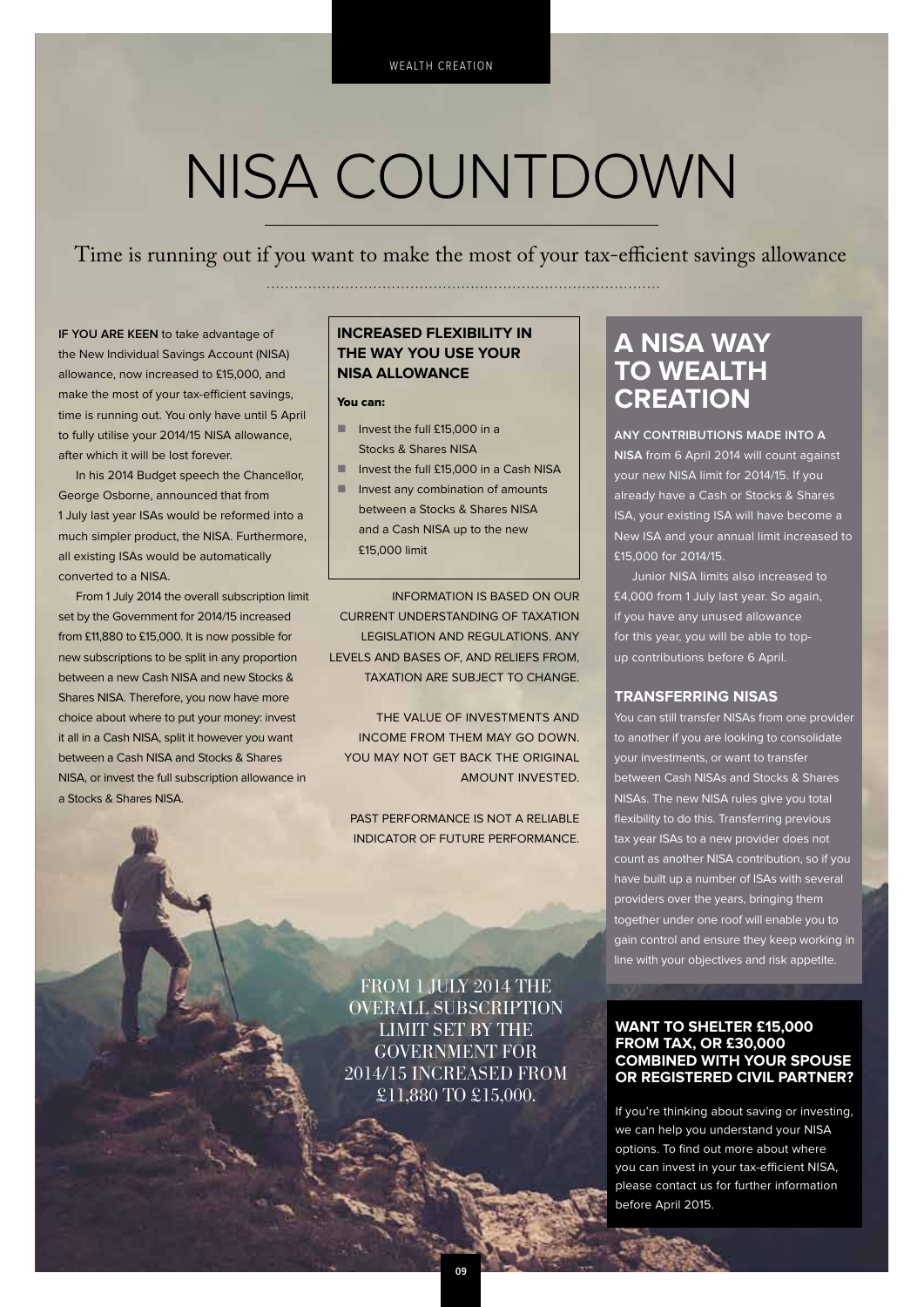## **INFLUENCING** FACTORS TO MANAGING YOUR FUTURE WEALTH



#### When was the last time you revisited your investment goals?

**IT'S VITAL TO KNOW** why you're investing. The first step is to have a good think about your financial situation and your reasons for investing. Whatever your personal investment goal may be, it is important to set your time horizon at the outset, as this will impact on the type of investments you should consider to help achieve your goals. It also makes sense to revisit your investment goals at regular intervals to account for any changes to your personal circumstances.

#### **Types of investment goals**

- **n** Retirement planning or property purchase over the very long term (15 years or more)
- $\blacksquare$  Life events, such as school fees, over the medium term (10-15 years)
- Rainy day or lifestyle funds to finance goals, such as a prestigious car, over the medium to shorter term (5-10 years).
- The minimum time horizon for all types of investing should be at least five years.

Thinking about your reasons for investing now will help you work out your investment goals and influence how you manage your investments in future.

#### **What are your investment goals?**

You'll need to give some thought to your investment goals. Investment strategies should typically include a combination of various fund types in order to obtain a balanced approach to risk and return. Maintaining a balanced approach is usually the key to the chances of you achieving your investment goals, while bearing in mind that at some point you may want access to your money. This makes it important to allow for flexibility in your planning.

#### **How long are you thinking of investing for?**

If you're investing with a goal in mind, you've probably got a date in mind too. If you've got a few goals, some may be further away in time than others, so you'll probably have different strategies for your different investments. Investments rise and fall in value, so it's sensible to use cash savings for your short-term goals and invest for your longer-term goals.

#### **Short term**

Most investments need at least a five-year commitment. But there are other options if you don't want to invest for this long, such as cash savings.

#### **Medium term**

If you can commit your money for at least five years, a selection of investments might suit you. Your investments make up your 'portfolio' and could contain a mix of funds investing in shares, bonds and other assets, or a mixture of these, which should be carefully selected and monitored for performance.

#### **Long term**

Patience is an essential ingredient of long term investment success. Let's say you start investing for your retirement when you're

fairly young. You might have 20 or 30 years before you need to start drawing money from your investments. With time on your side, you might consider riskier funds that can offer the chance of greater returns in exchange for an increased risk of losing your money.

As you get closer to retirement, you might sell off some of these riskier investments and move to safer options with the aim of protecting your investments and their returns. How much time you've got to work with will have a big impact on the decisions you make. As a general rule, the longer you hold investments, the better the chance they'll outperform cash, but there can never be a guarantee of this.

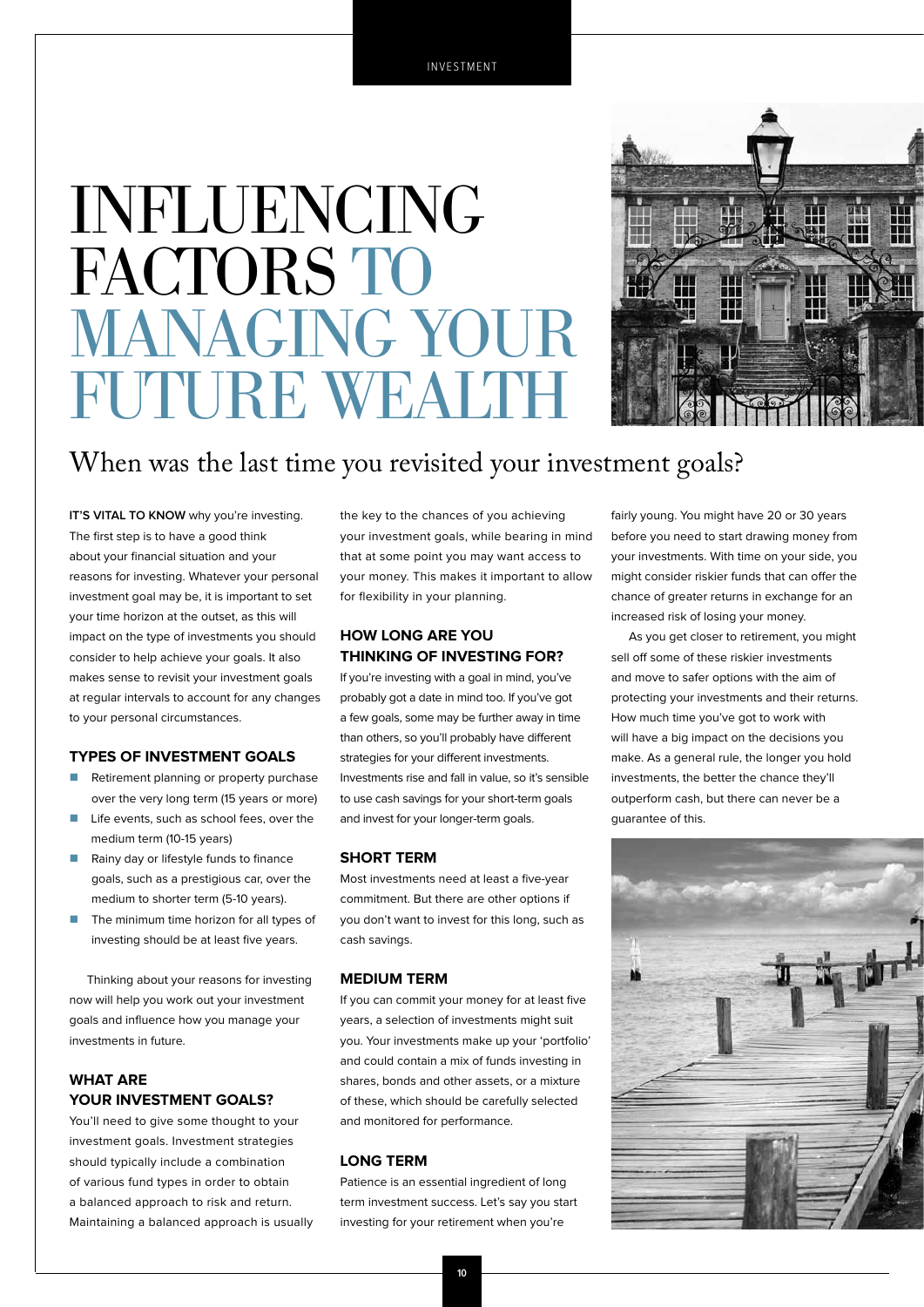#### **Risk profile**

Risk is the possibility of losing some or all of your original investment. Often higher-risk investments offer the chance of greater returns, but there's also more chance of losing money. Risk means different things to different people. How you feel about it depends on your individual circumstances and even your personality. Your investment goals and timescales will also influence how much risk you're willing to take. What you come out with is your 'risk profile'.

As a general rule, the more risk you're prepared to take, the greater returns or losses you could stand to make. Risk varies between the different types of investments. For example, funds that hold bonds tend to be less risky than those that hold shares, but there are always exceptions.

You can't get rid of risk completely, but you can manage it by investing for the long term in a range of different things, which is called 'diversification'. You can also look at paying money into your investments regularly, rather than all in one go. This can help smooth out the highs and lows and cut the risk of making losses.

#### **Diversification – what does it mean?**

Just as a balanced diet is good for your health, holding a balanced, diversified portfolio can be good for your investments. Diversifying your portfolio with a mix of investments can help protect it from the ups and downs of the market. Different types of investments perform well under different economic conditions. By diversifying your portfolio you can aim to make these differences in performance work for you.





The idea is to put your money into lots of different things so that it's not all tied up in one area. If you hold the shares of just one company and it collapses, you could lose all your money. If you invest in a particular sector that performs poorly – like the banking sector in 2008 – you could find yourself with heavy losses.

Of course, even well-diversified portfolios are at risk from market movements. All investments can fall as well as rise. But a portfolio that's diversified will generally move less and produce more balanced returns – both gains and losses.

**Diversify your portfolio in a few different ways through funds that invest across:**

- $\blacksquare$  Different types of investments
- Different countries and markets
- 

A diversified portfolio is likely to include a wide mix of investment types, markets and industries. How much you invest in each is called your 'asset allocation'. Diversifying your portfolio requires investing in more than just one company. It means introducing investments from different countries, different sectors of the same market and different asset classes so they behave differently in response to market conditions over the medium to long term.  $\blacksquare$ 

#### **Time to define your investment goals?**

Before you can actually define your investment goals, you need to ask yourself what you want to achieve. If you would like to get a sound point of view about what may be right for your unique situation, please contact us. We'll review and discuss your financial situation and help you set goals and suggest specific next steps, discuss potential solutions and provide ways to help you stay on track.

**Different types of industries and companies** LEVELS AND BASES OF, AND RELIEFS FROM, INFORMATION IS BASED ON OUR CURRENT UNDERSTANDING OF TAXATION LEGISLATION AND REGULATIONS. ANY TAXATION ARE SUBJECT TO CHANGE.

> THE VALUE OF INVESTMENTS AND INCOME FROM THEM MAY GO DOWN. YOU MAY NOT GET BACK THE ORIGINAL AMOUNT INVESTED.

> PAST PERFORMANCE IS NOT A RELIABLE INDICATOR OF FUTURE PERFORMANCE.